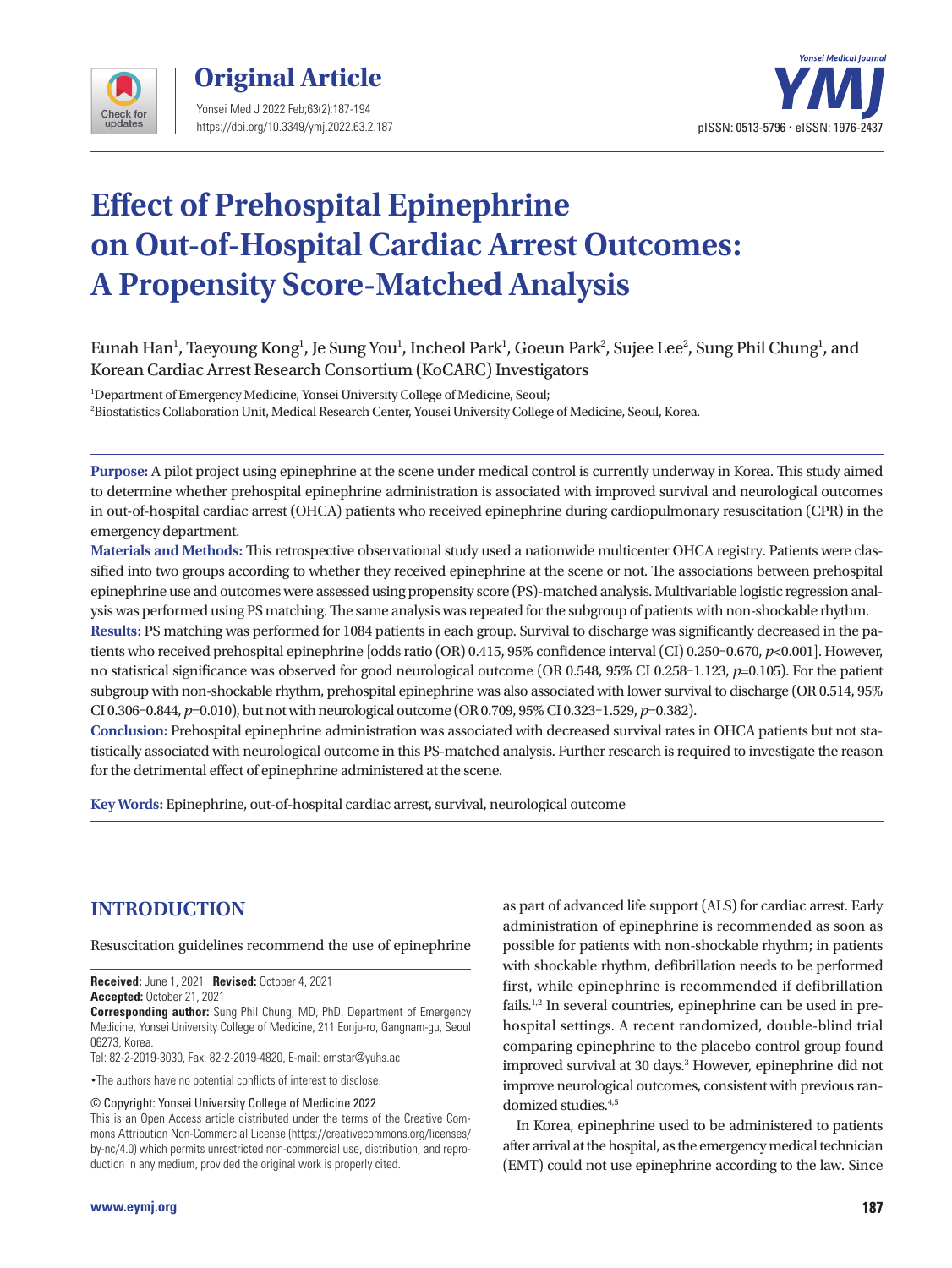2014, EMTs have used epinephrine under medical control, as reported in a pilot project on smartphone-based advanced life support (SALS).<sup>6,7</sup> This approach reportedly significantly improved favorable neurological outcomes, from 1.9% to 6.9%, compared to the approach used during the pre-intervention period. The SALS project consisted of multidisciplinary interventions, including not only prehospital epinephrine administration but also advanced airway, video-based medical control, and multiple ambulance dispatch; therefore, it was difficult to differentiate the effect of epinephrine.

This study aimed to compare the outcomes of out-of-hospital cardiac arrest (OHCA) in patients who received epinephrine only after arriving at the hospital and those who received epinephrine at the scene in Korea. The authors hypothesized that prehospital epinephrine is associated with improved survival rate and neurologic outcomes when administered to OHCA patients.

### **MATERIALS AND METHODS**

#### **Study design and setting**

A retrospective observational analysis was performed using data from the Korean Cardiac Arrest Research Consortium (Ko-CARC) registry from October 2015 to June 2020. The KoCARC is a nationwide OHCA research registry based on the Utstein templates and a hospital-based collaborative research network. The KoCARC registry included OHCA patients transported to the participating emergency departments (ED) via emergency medical services (EMS) with resuscitation efforts and those with a presumed medical etiology identified by emergency physicians. The registry excluded patients with a terminal illness documented in medical records, patients under hospice care, pregnant patients, and patients with a previously documented "Do Not Resuscitate" card. Patients with cardiac arrest due to definite non-medical etiologies were also excluded, including trauma, drowning, poisoning, burns, asphyxia, or hanging. Information about the KoCARC database, data elements, and quality assurance has been previously published.<sup>8</sup> The data were collected via a standardized form and uploaded to a web-based electronic database registry; the quality of this registry is controlled by the quality management committee.<sup>8,9</sup>

#### **Study population and data extraction**

From the KoCARC registry, we excluded patients who were aged <18 years, those who were transferred from other hospitals to the enrolled hospital, those who did not receive epinephrine after arrival at the ED, and those without information about extracted variables: age, sex, witnessed, arrest location, bystander CPR status, first monitored electrocardiography (ECG) rhythm, prehospital defibrillation, prehospital advanced airway placement, ambulance dispatch type, prehospital return of spontaneous circulation (ROSC), survival at hospital discharge, neu-

rological outcome at discharge, and prehospital epinephrine use. In this study, all patients who arrived at the hospital with cardiac arrest were administered epinephrine. Therefore, the difference between the two groups was whether epinephrine was administered during the prehospital stage or after arriving at the hospital.

#### **Outcome variables**

The primary outcome was survival to hospital discharge. The secondary outcome was a favorable neurological outcome defined as a cerebral performance category (CPC) of 1 or 2 at the time of hospital discharge. Patients had a CPC of "1" if they had good cerebral performance and were conscious, alert, and able to work with a possible mild neurologic or psychological deficit. Patients had a CPC of "2" if they had a moderate cerebral disability and were conscious, had sufficient cerebral function for independent daily life activities, and were able to work in sheltered environments. This performance scale indicates mortality at a CPC of 5, defined as death or brain death.

#### **Statistical analysis**

The KoCARC registry compiled and released data with a standard spreadsheet application (Excel 2016; Microsoft, Redmond, WC, USA). The patients who presented with cardiac arrest at the ED and received epinephrine during CPR were classified into two groups according to whether they received epinephrine at the scene or not. Propensity score (PS) matching was performed to reduce selection bias between the groups. Multivariable logistic regression analysis was used to calculate the estimated PS for survival from OHCA in each patient. Patient characteristics including age, sex, initial ECG rhythm, witness, bystander CPR, prehospital defibrillation, ambulance dispatch type, and prehospital airway placement were included in the multivariable analysis. PS matching was performed without replacement using the nearest neighbor method with a maximum caliper of 0.1 to generate matched 1:1 pairs.

The clinical characteristics of the study population were summarized using the mean±SD for continuous variables and the numbers with a percentage for categorical variables. The standardized mean differences were calculated to compare the group differences and assess the balance of the clinical characteristics of patients before and after PS matching. A standardized difference of ≤0.15 suggested an appropriate balance between the covariates. After PS matching, multivariable logistic regression analysis was performed to investigate the effect of prehospital epinephrine administration on survival to discharge and neurological outcome. For sensitivity analysis, PS matching was repeated for patients with non-shockable rhythms.

Data analyses were performed using the SAS program (version 9.4, SAS Institute Inc., Cary, NC, USA) and R software for Windows (version 4.0.3; R Foundation for Statistical Computing, Vienna, Austria). Statistical significance was set at *p*<0.05.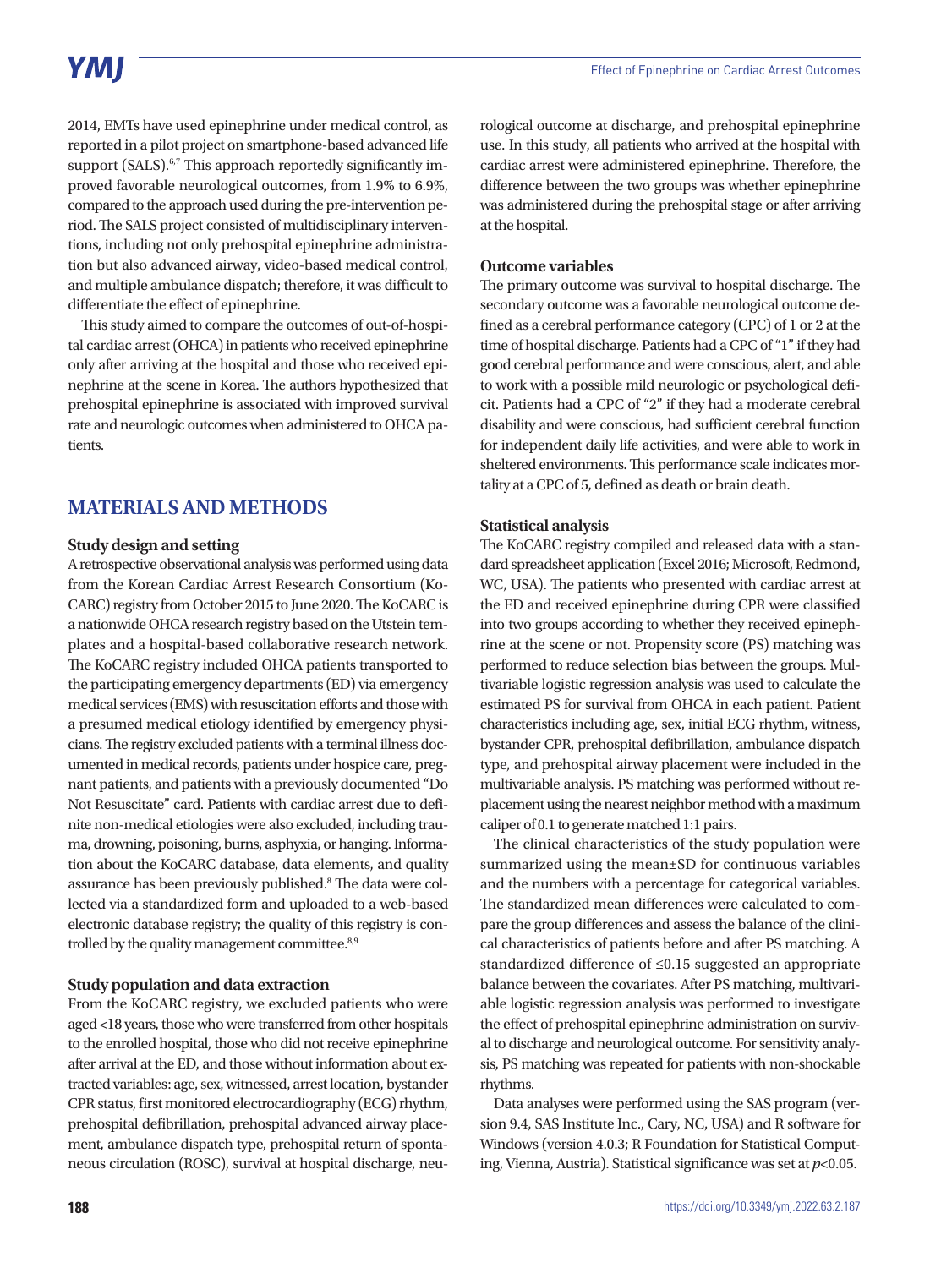#### **Ethics statement**

This study protocol was reviewed and approved by the Institutional Review Board (IRB) of the 62 participating hospitals in the KoCARC OHCA registry. Informed consent was waived by the IRB of Severance Hospital, Yonsei University Health System (3-2015-0290). This research project was registered at Clinical-Trials.gov (identifier: NCT03222999).

## **RESULTS**

Among 12321 OHCA patients on whom resuscitation was attempted during the study period, 6085 patients (49.3%) were finally included except for pediatric patients aged <18 years who did not receive epinephrine at the hospital, and the main variables were unknown (Fig. 1). Prehospital epinephrine was administered to 1085 patients (17.8%). The baseline characteristics of the overall population and the PS-matched population are shown in Table 1. Before matching, all variables except for



Y MI

**Table 1.** Baseline Characteristics of the Overall Population and PS-Matched Cohort Stratified by Prehospital Epinephrine Use

|                             |                                                    | <b>Overall population</b>                       |            |           | <b>PS-matched cohort</b>                           |                                                 |            |           |
|-----------------------------|----------------------------------------------------|-------------------------------------------------|------------|-----------|----------------------------------------------------|-------------------------------------------------|------------|-----------|
| <b>Variables</b>            | <b>No prehospital</b><br>epinephrine<br>$(n=5000)$ | <b>Prehospital</b><br>epinephrine<br>$(n=1085)$ | <b>SMD</b> | $p$ value | <b>No prehospital</b><br>epinephrine<br>$(n=1084)$ | <b>Prehospital</b><br>epinephrine<br>$(n=1084)$ | <b>SMD</b> | $p$ value |
| Age (yr)                    | $70.3 \pm 15.1$                                    | $67.6 \pm 15.2$                                 | $-0.175$   | < 0.001   | 68.9±14.9                                          | $67.6 \pm 15.2$                                 | $-0.080$   | 0.060     |
| Sex                         |                                                    |                                                 |            | < 0.001   |                                                    |                                                 |            | 0.963     |
| Male                        | 3104 (62.1)                                        | 747 (68.8)                                      | 0.146      |           | 748 (69.0)                                         | 746 (68.8)                                      | $-0.004$   |           |
| Female                      | 1896 (37.9)                                        | 338 (31.2)                                      | $-0.146$   |           | 336 (31.0)                                         | 338 (31.2)                                      | 0.004      |           |
| Initial ECG                 |                                                    |                                                 |            | < 0.001   |                                                    |                                                 |            | 0.207     |
| Non-shockable               | 4831 (96.6)                                        | 1022 (94.2)                                     | $-0.104$   |           | 1035 (95.5)                                        | 1021 (94.2)                                     | $-0.005$   |           |
| Shockable                   | 169(3.4)                                           | 63(5.8)                                         | 0.104      |           | 49 (4.5)                                           | 63(5.8)                                         | 0.005      |           |
| <b>Witness</b>              |                                                    |                                                 |            | < 0.001   |                                                    |                                                 |            | 0.667     |
| N <sub>0</sub>              | 2754 (55.1)                                        | 532 (49.0)                                      | $-0.121$   |           | 521 (48.1)                                         | 532 (49.1)                                      | 0.020      |           |
| Yes                         | 2246 (44.9)                                        | 553 (51.0)                                      | 0.121      |           | 563 (51.9)                                         | 552 (50.9)                                      | $-0.020$   |           |
| Arrest place                |                                                    |                                                 |            | 0.981     |                                                    |                                                 |            | 0.208     |
| Home                        | 3742 (74.8)                                        | 813 (74.9)                                      | $-0.002$   |           | 838 (77.3)                                         | 812 (74.9)                                      | 0.055      |           |
| Not home                    | 1258 (25.2)                                        | 272(25.1)                                       | 0.002      |           | 246 (22.7)                                         | 272 (25.1)                                      | $-0.055$   |           |
| <b>Bystander CPR</b>        |                                                    |                                                 |            | < 0.001   |                                                    |                                                 |            | 0.058     |
| None                        | 2537 (50.7)                                        | 673 (62.0)                                      | 0.233      |           | 690 (63.7)                                         | 672 (62.0)                                      | $-0.034$   |           |
| Hands-only                  | 227(4.5)                                           | 25(2.3)                                         | $-0.149$   |           | 11(1.0)                                            | 25(2.3)                                         | 0.086      |           |
| Standard                    | 2236 (44.7)                                        | 387 (35.7)                                      | $-0.189$   |           | 383 (35.3)                                         | 387 (35.7)                                      | 0.008      |           |
| Prehospital defibrillation  |                                                    |                                                 |            | < 0.001   |                                                    |                                                 |            | 0.242     |
| No                          | 4195 (83.9)                                        | 785 (72.4)                                      | $-0.258$   |           | 810 (74.7)                                         | 785 (72.4)                                      | $-0.052$   |           |
| Yes                         | 805 (16.1)                                         | 300(27.6)                                       | 0.258      |           | 274(25.3)                                          | 299 (27.6)                                      | 0.052      |           |
| Ambulance team              |                                                    |                                                 |            | < 0.001   |                                                    |                                                 |            | 0.817     |
| Single                      | 2366 (47.3)                                        | 182 (16.8)                                      | $-0.818$   |           | 177(16.3)                                          | 182 (16.8)                                      | 0.012      |           |
| Multiple                    | 2634 (52.7)                                        | 903 (83.2)                                      | 0.818      |           | 907 (83.7)                                         | 902 (83.2)                                      | $-0.012$   |           |
| Prehospital advanced airway |                                                    |                                                 |            | < 0.001   |                                                    |                                                 |            | 0.559     |
| <b>No</b>                   | 850 (17.0)                                         | 41(3.8)                                         | $-0.690$   |           | 35(3.2)                                            | 41(3.8)                                         | 0.029      |           |
| Yes                         | 4150 (83.0)                                        | 1044 (96.2)                                     | 0.690      |           | 1049 (96.8)                                        | 1043 (96.2)                                     | $-0.029$   |           |

PS, propensity score; SMD, standardized mean difference; ECG, electrocardiography; CPR, cardiopulmonary resuscitation. Data are presented as mean±SD or n (%).

**Fig. 1.** Study flow chart. OHCA, out-of-hospital cardiac arrest; PS, propensity score.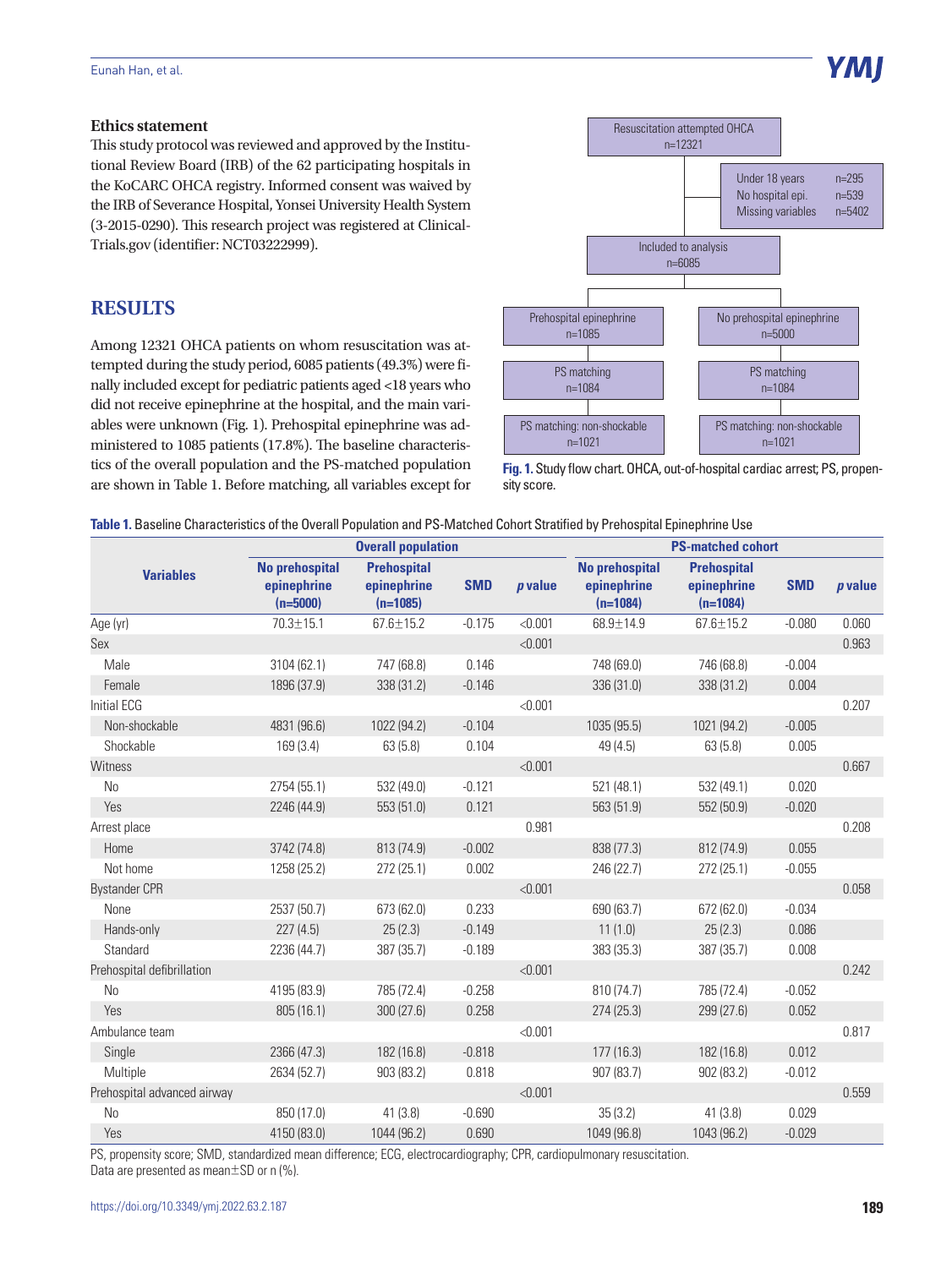# YMI

the arrest location–age, sex, initial ECG rhythm, witnessed, bystander CPR, prehospital defibrillation, and ambulance dispatch type–showed significant differences between the two groups. After the PS matching procedure, 1084 matched pairs were selected between the prehospital epinephrine and no epinephrine users. The differences in baseline characteristics related to OHCA were well-balanced between the PS-matched cohort (Table 1).

Survival rate to hospital discharge was significantly lower in the prehospital epinephrine group, in both overall (4.7% v.s 2.4%, *p*=0.001) and PS-matched cohort (5.2% vs. 2.4%, *p*=0.002), while prehospital ROSC was significantly higher in the prehospital epinephrine group before (2.3% vs. 9.9%, *p*<0.001) and after matching (2.7% vs. 9.9%, *p*<0.001). However, no statistical significance was observed between groups for the good neurological outcome (Table 2).

Multivariable logistic regression analysis using the PSmatched cohort revealed that survival to discharge was significantly decreased in the prehospital epinephrine group [odds ratio (OR) 0.415, 95% confidence interval (CI) 0.250–0.670, *p*<0.001]. However, no statistical significance was observed for the good neurological outcome (OR 0.548, 95% CI 0.258–1.123, *p*=0.105) (Table 3). Factors independently associated with survival and good neurological outcome at discharge were age, witness, and prehospital defibrillation (Fig. 2).

For the patient subgroups with non-shockable rhythm, 1021 PS-matched pairs were analyzed with a multivariable logistic regression model. Administration of prehospital epinephrine was associated with lower survival to hospital discharge (OR 0.514, 95% CI 0.306–0.844, *p*=0.010), while it showed no association with good neurological outcome (OR 0.709, 95% CI 0.323– 1.529, *p*=0.382).

## **DISCUSSION**

The PS-matched analysis using a nationwide multicenter OHCA registry in Korea showed an association between prehospital epinephrine use and poor survival to discharge, even though there was a higher rate of prehospital ROSC. Moreover, the use of prehospital epinephrine was not associated with neurological outcomes. After adjusting for possible confounders, prehospital epinephrine was still associated with unfavorable survival outcomes.

The issue regarding the effectiveness of prehospital epinephrine administration has been controversial. A meta-analysis combining two randomized controlled trials showed that prehospital epinephrine administration was associated with increased survival to hospital discharge rate (OR 1.43, 95% CI 1.10–1.87).<sup>10,11</sup> The number of patients who would need treatment with epinephrine to prevent death following OHCA was  $calculated$  to be  $112<sup>3</sup>$  however, prehospital epinephrine was associated with a low survival rate in this study. Previous studies have reported that prehospital epinephrine use adversely affects the survival rate.12-14 The reason for such different results between studies is presumed to be due to the different systems and performance of each prehospital EMS.

Although statistical significance was not demonstrated in this study, several studies have consistently reported that prehospital epinephrine use did not improve the neurological outcome. In the study conducted by Michelland, et al.<sup>15</sup> in France, non-traumatic OHCA patients who underwent early ALS did not show improvement in their neurological outcomes compared to those who underwent basic life support alone. A systematic review including 14 observational studies reported that prehospital epinephrine administration significantly increased the probability of ROSC (OR, 2.86), but decreased the rate of good neurological outcome at hospital discharge (OR, 0.51).<sup>16</sup> The reason why epinephrine administration worsens neurological outcomes despite a higher ROSC is not fully un-

|                           | <b>Before matching</b>                             |                                                 |                | <b>After matching (1:1)</b>                        |                                                 |                |
|---------------------------|----------------------------------------------------|-------------------------------------------------|----------------|----------------------------------------------------|-------------------------------------------------|----------------|
| <b>Variable</b>           | <b>No prehospital</b><br>epinephrine<br>$(n=5000)$ | <b>Prehospital</b><br>epinephrine<br>$(n=1085)$ | <i>p</i> value | <b>No prehospital</b><br>epinephrine<br>$(n=1084)$ | <b>Prehospital</b><br>epinephrine<br>$(n=1084)$ | <i>p</i> value |
| Survival to discharge     |                                                    |                                                 | 0.001          |                                                    |                                                 | 0.002          |
| N <sub>o</sub>            | 4764 (95.3)                                        | 1059 (97.6)                                     |                | 1028 (94.8)                                        | 1058 (97.6)                                     |                |
| Yes                       | 236 (4.7)                                          | 26(2.4)                                         |                | 56(5.2)                                            | 26(2.4)                                         |                |
| Good neurological outcome |                                                    |                                                 | 0.310          |                                                    |                                                 | 0.293          |
| No                        | 4916 (98.3)                                        | 1072 (98.8)                                     |                | 1064 (98.2)                                        | 1071 (98.8)                                     |                |
| Yes                       | 84(1.7)                                            | 13(1.2)                                         |                | 20(1.8)                                            | 13(1.2)                                         |                |
| Prehospital ROSC          |                                                    |                                                 | < 0.001        |                                                    |                                                 | < 0.001        |
| <b>No</b>                 | 4883 (97.7)                                        | 978 (90.1)                                      |                | 1055 (97.3)                                        | 977 (90.1)                                      |                |
| Yes                       | 117(2.3)                                           | 107 (9.9)                                       |                | 29(2.7)                                            | 107(9.9)                                        |                |

**Table 2.** Comparison of Outcomes according to Prehospital Epinephrine Use in the Cohorts before and after Propensity Score Matching

ROSC, return of spontaneous circulation.

Data are presented n (%).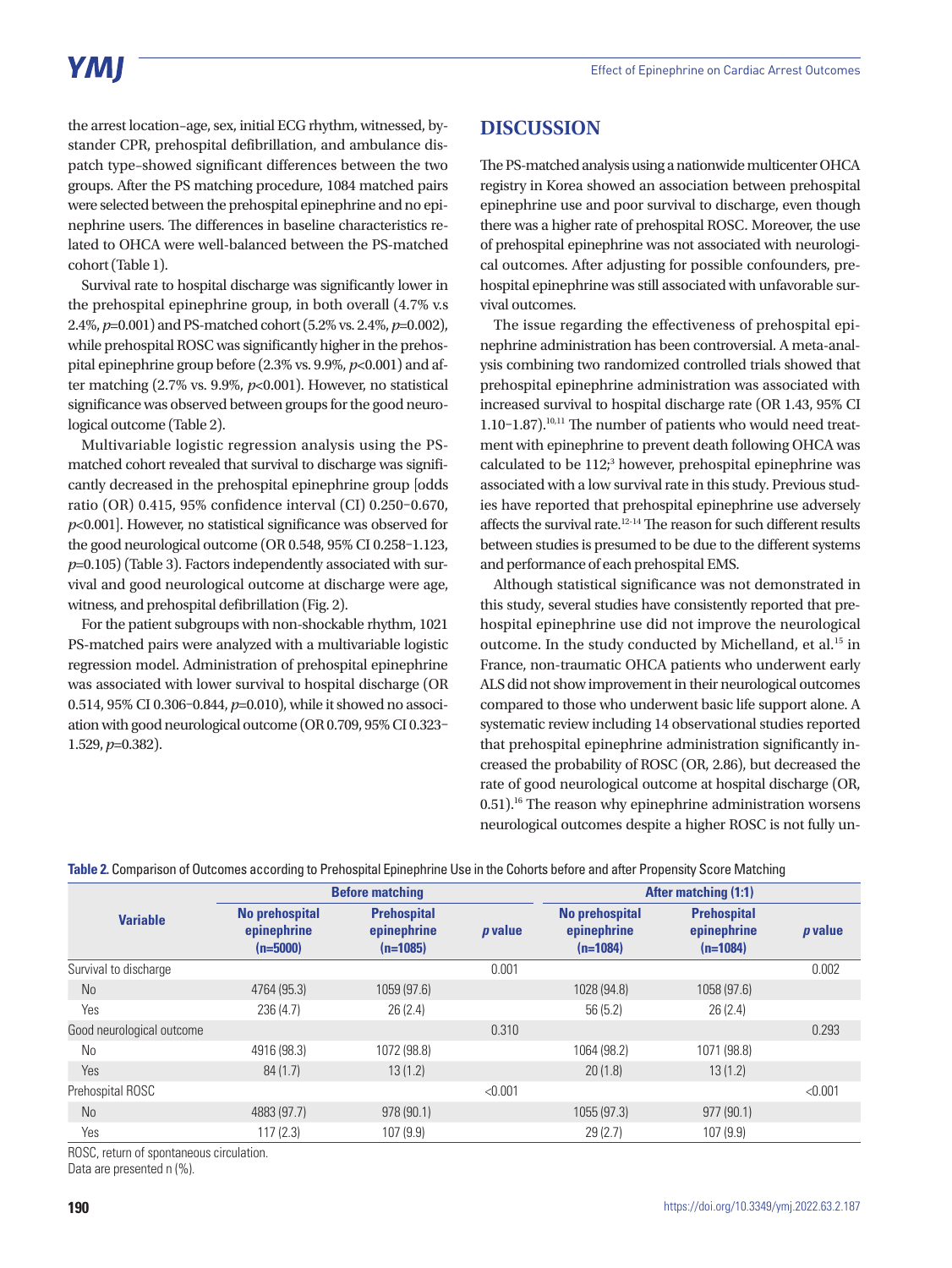|  |  |  | Table 3. Multivariable Logistic Regression Analysis Using Propensity Score-Matched Cohort |  |
|--|--|--|-------------------------------------------------------------------------------------------|--|
|  |  |  |                                                                                           |  |

|                             | <b>Survival to discharge</b> |           | <b>Good neurological outcome</b> |           |  |
|-----------------------------|------------------------------|-----------|----------------------------------|-----------|--|
| <b>Variable</b>             | OR (95% CI)                  | $p$ value | <b>OR (95% CI)</b>               | $p$ value |  |
| Epinephrine                 |                              |           |                                  |           |  |
| No                          | ref                          |           | ref                              |           |  |
| Yes                         | $0.415(0.250 - 0.670)$       | < 0.001   | $0.548(0.258 - 1.123)$           | 0.105     |  |
| Age                         | $0.967(0.952 - 0.982)$       | 0.001     | $0.959(0.936 - 0.983)$           | 0.001     |  |
| Sex                         |                              |           |                                  |           |  |
| Male                        | ref                          |           | ref                              |           |  |
| Female                      | $0.618(0.310 - 1.139)$       | 0.144     | $0.598(0.173 - 1.592)$           | 0.164     |  |
| <b>Initial ECG</b>          |                              |           |                                  |           |  |
| Non-shockable               | ref                          |           | ref                              |           |  |
| Shockable                   | $0.773(0.338 - 1.600)$       | 0.512     | $0.998(0.355 - 2.427)$           | 0.764     |  |
| Witness                     |                              |           |                                  |           |  |
| <b>No</b>                   | ref                          |           | ref                              |           |  |
| Yes                         | 2.219 (1.336-3.804)          | 0.003     | 2.563 (1.134-6.567)              | 0.033     |  |
| <b>Bystander CPR</b>        |                              |           |                                  |           |  |
| None                        | ref                          |           | ref                              |           |  |
| Hands-only                  | $0.678(0.037 - 3.530)$       | 0.713     | 1.434 (0.076-8.179)              | 0.739     |  |
| Standard                    | $0.901(0.531 - 1.486)$       | 0.690     | $0.704(0.274 - 1.606)$           | 0.431     |  |
| Prehospital defibrillation  |                              |           |                                  |           |  |
| <b>No</b>                   | ref                          |           | ref                              |           |  |
| Yes                         | 3.957 (2.415-6.599)          | < 0.001   | 14.384 (5.364-50.073)            | < 0.001   |  |
| Ambulance team              |                              |           |                                  |           |  |
| Single                      | ref                          |           | ref                              |           |  |
| Multiple                    | 1.149 (0.632-2.244)          | 0.224     | $0.968(0.405 - 7.907)$           | 0.169     |  |
| Prehospital advanced airway |                              |           |                                  |           |  |
| <b>No</b>                   | ref                          |           | ref                              |           |  |
| Yes                         | 2.479 (0.884-5.945)          | 0.058     | 3.272 (0.705-11.266)             | 0.083     |  |

OR, odds ratio; CI, confidence interval; ECG, electrocardiography; CPR, cardiopulmonary resuscitation; ref, reference.



**Fig. 2.** ORs with 95% confidence intervals of survival and neurological outcomes for each variable from multivariable logistic regression analysis after propensity score matching. OR, odds ratio; CPR, cardiopulmonary resuscitation; pre, prehospital.

derstood. However, the brain is more sensitive to ischemic reperfusion injury from cardiac arrest and has lesser ability to recover functionally than other organs, including the heart.<sup>17</sup> The rationale for using epinephrine in cardiac arrest is the increase in coronary and cerebral perfusion associated with the α-adrenergic effect. However, epinephrine also has detrimental effects after cardiac arrest, including myocardial dysfunction, increased metabolic demand, ventricular arrhythmias, and abnormalities in the cerebral microcirculation.<sup>18,19</sup>

Several studies have suggested that the earlier the administration of epinephrine, the better the prognosis. For every minute epinephrine is administered to a patient from the time of arrival of EMS at the scene, the probability of survival decreases by 4%.20 Studies have shown that prehospital epinephrine should be administered within 20 minutes to patients with non-shockable rhythm to improve survival or neurological outcome.<sup>21-23</sup> Those in the prehospital epinephrine group in this study showed poor survival rate even though epinephrine was administered earlier than the control group, who received epinephrine at a more delayed time after hospital arrival. The epinephrine group had a higher prehospital ROSC rate, but these patients did not survive until hospital discharge. A similar result was obtained when the subgroup with non-shockable rhythm, known to be more susceptible to epinephrine, was separately analyzed.

One of the possible reasons of poor outcome for prehospital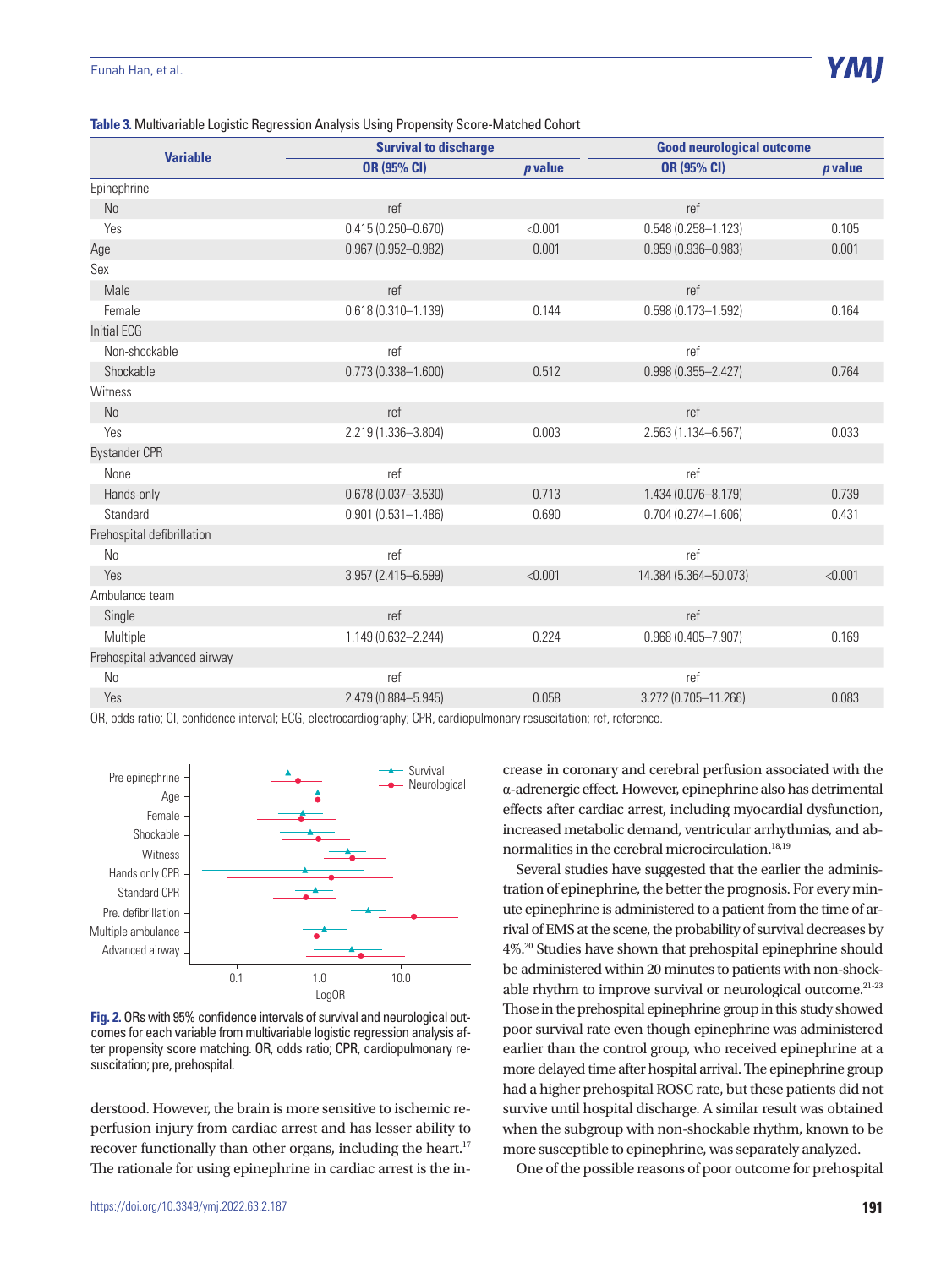epinephrine group is a longer scene time interval (STI). Many studies have been conducted on the association between the STI and neurological outcome in cardiac arrest patients. Coute, et al.24 reported that the probability of worsening neurological outcomes increased when the STI exceeded 20 min in patients with bystander-witnessed OHCA. Park, et al.<sup>25</sup> reported that continuing CPR for more than 15 min on the scene was associated with a decreased chance of survival and good neurological outcomes in refractory OHCA patients with a shockable rhythm. Goto, et al.<sup>26</sup> reported that a call-to-hospital arrival time of less than 24 minutes was associated with favorable neurological outcomes at 1-month in OHCA patients transported to hospitals without a prehospital ROSC. Jang, et al.<sup>27</sup> reported that an STI greater than 19 min was associated with poor neurologic outcomes at hospital discharge. In this study, the STI in the prehospital epinephrine group was 22.3±8.6 min, which was significantly longer than that in the no-epinephrine group at 12.2± 6.3 min. However, the effect of STI on survival or neurological outcome could not be included in the regression model, since there were a lot of missing values.

The reason for the improvement in survival and neurological outcome reported in the SALS pilot project in Korea may not be explained by prehospital epinephrine use. Perhaps, it seems to be due to the overall effect of multidisciplinary bundled interventions and smartphone-based medical control. However, in this study, multiple ambulance dispatch and placement of a prehospital advanced airway were not statistically associated with favorable survival and neurological outcomes. Therefore, additional studies are required to differentiate the beneficial effects of bundled interventions in the SALS project.

This study had several limitations. First, the patients administered epinephrine were not assigned in a randomized manner. Although we performed a statistical adjustment for confounders with a PS matching, unmeasured confounders could not be managed. Second, we did not have sufficient variables to allow us to perform further risk adjustment (e.g., CPR quality of EMS providers and administration timing of epinephrine). Third, important variables, such as the STI and targeted temperature management, had many missing values (46% and 17%, respectively), making it difficult to include the variables in the regression model to evaluate their association with the OHCA outcome. Fourth, the results may not be generalizable. Therefore, caution is needed when applying these results to other countries with different EMS systems. ALS procedures and drug administration by EMTs are not routinely performed in Korea.

In conclusion, this study suggested that prehospital epinephrine was associated with decreased survival rates in OHCA patients, but not statistically associated with neurological outcomes. Further research is required to investigate the reason for the detrimental effect of epinephrine administered at the scene, and to guide better indication and regimen for prehospital epinephrine use in Korea.

## **ACKNOWLEDGEMENTS**

We would like to acknowledge and thank investigators from all participating hospitals of the KoCARC: Woon Yong Kwon (Seoul National University Hospital), Sang Kuk Han, Phil Cho Choi (Kangbuk Samsung Medical Center), Sang O Park, Jong Won Kim (Konkuk University Medical Center), Han Sung Choi, Jong Seok Lee (KyungHee University Hospital), Sung Hyuk Choi, Young Hoon Yoon (Korea University Guro Hospital), Su Jin Kim, Kap Su Han (Korea University Anam Hospital), Min Seob Sim, Gun Tak Lee (Samsung Medical Center), Shin Ahn (Asan Medical Center), Jong Whan Shin, Hui Jai Lee (SMG-SNU Boramae Medical Center), Keun Hong Park, Hahn Bom Kim (Seoul Medical Center), Yoo Seok Park (Yonsei University Severance Hospital), Chu Hyun Kim (Inje University Seoul Paik Hospital), Youngsuk Cho (Hallym University Kangdong Sacred Heart Hospital), Gu Hyun Kang, Yong Soo Jang (Hallym University Kangnam Sacred Heart Hospital), Tai Ho Im, Jae Hoon Oh (Hanyang University Seoul Hospital), Seok Ran Yeom, Sung Wook Park (Pusan National University Hospital), Jae Hoon Lee (Dong-A University Hospital), Jae Yun Ahn (Kyungpook National University Hospital), Kyung Woo Lee, Tae Chang Jang (Daegu Catholic University Medical Center), Jae-hyug Woo (Gachon University Gil Medical Center), Woon Jeong Lee, Seon Hee Woo (The Catholic University of Korea Incheon St. Mary's Hospital), Sung Hyun Yun, Jin Won Park (Catholic Kwandong University International St. Mary's Hospital), Sun Pyo Kim, Yong Jin Park (Chosun University Hospital), Jin Woong Lee, Wonjoon Jeong (Chungnam National University Hospital), Sung Soo Park, Jae Kwang Lee (Konyang University Hospital), Ryeok Ahn, Wook Jin Choi (Ulsan University Hospital), Young Gi Min, Eun Jung Park (Ajou University Hospital), You Hwan Jo, Joong Hee Kim (Seoul National University Bundang Hospital), In Byung Kim, Ki Ok Ahn (Myongji Hospital), Han Jin Cho (Korea University Ansan Hospital), Seung Cheol Lee, Sang Hun Lee (Dongguk University Ilsan Hospital), Young Sik Kim (Bundang Jesaeng Hospital), Jin Sik Park (Sejong Hospital), Dai Han Wi (Wonkwang University Sanbon Hospital), Ok Jun Kim, Min Woo Kang (Cha University Bundang Medical Center), Sang Ook Ha, Won Seok Yang (Hallym University Pyeongchon Sacred Heart Hospital), Soon Joo Wang, Hang A Park (Hallym University Dongtan Sacred Heart Hospital), Jun Hwi Cho, Chan Woo Park (Kangwon National University Hospital), An Mu Eob, Tae Hun Lee (Hallym University Chuncheon Sacred Heart Hospital), Sang Chul Kim, Hoon Kim (Chungbuk National University Hospital), Han Joo Choi , Chan Young Koh (Dankook University Hospital), Hyung Jun Moon, Dong Kil Jeong (Soonchunhyang University Cheonan Hospital), Tae Oh Jung, Jae Chol Yoon (Chonbuk National University Hospital), Seung Yong Lee, Young Tae Park (Dongguk University Gyeongju Hospital), Jin Hee Jeong, Soo Hoon Lee (Gyeongsang National University Hospital), Ji Ho Ryu, Mun Ki Min (Pusan National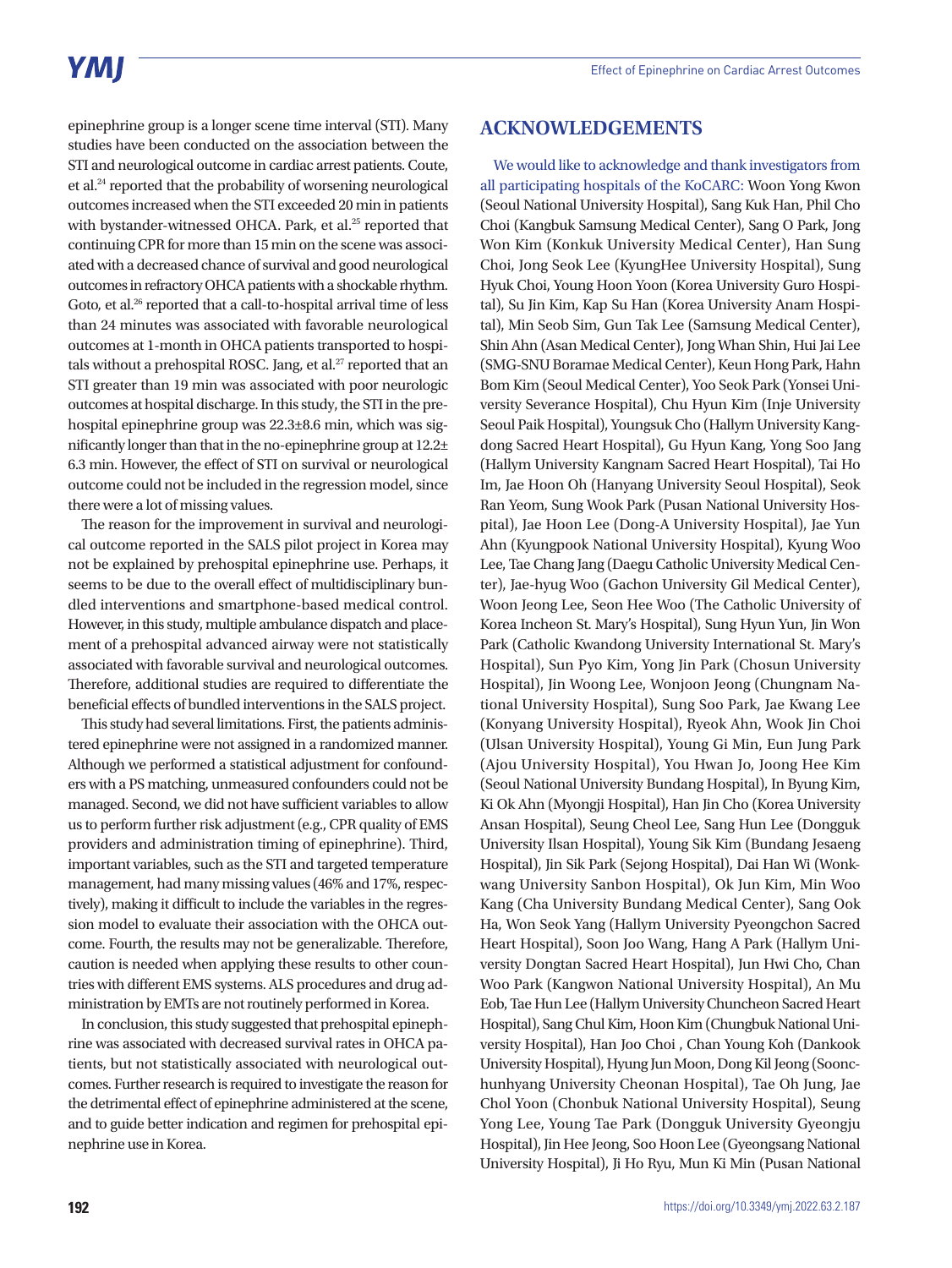University Yangsan Hospital ), Won Kim, Yi Sang Moon (Cheju Halla General Hospital), Sung Wook Song, Woo Jung Kim (Jeju National University Hospital), Joon-myoung Kwon, Eui Hyuk Kang (Mediplex Sejong Hospital), Sang Chan Jin, Taekwon Kim (Keimyung University Dongsan Medical Center), Hyuk Joong Choi (Hanyang University Guri Hospital), Seong Chun Kim (Gyeongsang National University Changwon Hospital), In Soo Cho (Hanil General Hospital).

To the steering committee, comprised of following individuals: Sung Oh Hwang (Chair, Wonju Severance Christian Hospital), Sang Do Shin (Chair of Steering Committee, Seoul National University Hospital), Hyuk Jun Yang (Advisory Committee, Gachon University Gil Hospital), Sung Woo Lee (Security and Monitoring Board, Korea University Anam Hospital), Kyung Jun Song (Secretariat, SMG-SNU Boramae Medical Center), Seung Sik Hwang (Epidemiology and Prevention Research Committee, Seoul National University), Gyu Chong Cho (Community Resuscitation Research Committee, Hallym University Kangdong Sacred Heart Hospital), Hyun Wook Ryoo (Emergency Medical Service Resuscitation Research Committee, Kyungpook National University Hospital), Kyoung Chul Cha (Hospital Resuscitation Research Committee, Wonju Severance Christian Hospital), Won Young Kim (Hypothermia and Post-Resuscitation Care Research Committee, Asan Medical Center), Sang Hoon Na (Cardiac Care Resuscitation Research Committee, Seoul National University Hospital), Young Ho Kwack (Pediatric Resuscitation Research Committee, Seoul National University Hospital).

To the member of Secretariat: Jeong Ho Park (Seoul National University Hospital), Sun Young Lee (Seoul National University Hospital), and Sung Kyung Kim (Seoul National University Hospital)

To the National Fire Agency for providing prehospital EMS data.

And to the Korean Association of Cardiopulmonary Resuscitation (KACPR) for support to this study.

## **AUTHOR CONTRIBUTIONS**

Conceptualization: Sung Phil Chung. Data curation: Eunah Han, Goeun Park, and Sujee Lee. Formal analysis: Sung Phil Chung, Goeun Park, and Sujee Lee. Investigation: Eunah Han and Sung Phil Chung. Methodology: Goeun Park and Sujee Lee. Project administration: Sung Phil Chung. Resources: KoCARC investigators. Software: Eunah Han, Goeun Park, and Sujee Lee. Supervision: Sung Phil Chung and Incheol Park. Validation: Sung Phil Chung and Incheol Park. Visualization: Sung Phil Chung, Goeun Park, and Sujee Lee. Writing—original draft: Eunah Han. Writing—review & editing: Taeyoung Kong, Je Sung You, Incheol Park, and Sung Phil Chung. Approval of final manuscript: all authors.

## **ORCID iDs**

Eunah Han https://orcid.org/0000-0001-7928-3901 Taeyoung Kong https://orcid.org/0000-0002-4182-7245

| Je Sung You         | hti |
|---------------------|-----|
| <b>Incheol Park</b> | hti |
| <b>Goeun Park</b>   | hti |
| Sujee Lee           | hti |
| Sung Phil Chung     | hti |

tps://orcid.org/0000-0002-2074-6745 tps://orcid.org/0000-0001-7033-766X tps://orcid.org/0000-0002-6670-5500 tps://orcid.org/0000-0002-2473-3693 tps://orcid.org/0000-0002-3074-011X

### **REFERENCES**

- 1. Panchal AR, Bartos JA, Cabañas JG, Donnino MW, Drennan IR, Hirsch KG, et al. Part 3: adult basic and advanced life support: 2020 American Heart Association Guidelines for cardiopulmonary resuscitation and emergency cardiovascular care. Circulation 2020;142:S366-468.
- 2. Soar J, Böttiger BW, Carli P, Couper K, Deakin CD, Djärv T, et al. European Resuscitation Council Guidelines 2021: adult advanced life support. Resuscitation 2021;161:115-51.
- 3. Perkins GD, Ji C, Deakin CD, Quinn T, Nolan JP, Scomparin C, et al. A randomized trial of epinephrine in out-of-hospital cardiac arrest. N Engl J Med 2018;379:711-21.
- 4. Jacobs IG, Finn JC, Jelinek GA, Oxer HF, Thompson PL. Effect of adrenaline on survival in out-of-hospital cardiac arrest: a randomised double-blind placebo-controlled trial. Resuscitation 2011; 82:1138-43.
- 5. Olasveengen TM, Wik L, Sunde K, Steen PA. Outcome when adrenaline (epinephrine) was actually given vs. not given-post hoc analysis of a randomized clinical trial. Resuscitation 2012;83:327-32.
- 6. Kim GW, Lee DK, Kang BR, Jeong WJ, Lee CA, Oh YT, et al. A multidisciplinary approach for improving the outcome of out-of-hospital cardiac arrest in South Korea. Eur J Emerg Med 2020;27:46-53.
- 7. Kim C, Choi HJ, Moon H, Kim G, Lee C, Cho JS, et al. Prehospital advanced cardiac life support by EMT with a smartphone-based direct medical control for nursing home cardiac arrest. Am J Emerg Med 2019;37:585-9.
- 8. Kim JY, Hwang SO, Shin SD, Yang HJ, Chung SP, Lee SW, et al. Korean Cardiac Arrest Research Consortium (KoCARC): rationale, development, and implementation. Clin Exp Emerg Med 2018;5: 165-76.
- 9. Perkins GD, Jacobs IG, Nadkarni VM, Berg RA, Bhanji F, Biarent D, et al. Cardiac arrest and cardiopulmonary resuscitation outcome reports: update of the Utstein resuscitation registry templates for out-of-hospital cardiac arrest: a statement for healthcare professionals from a task force of the International Liaison Committee on Resuscitation (American Heart Association, European Resuscitation Council, Australian and New Zealand Council on Resuscitation, Heart and Stroke Foundation of Canada, InterAmerican Heart Foundation, Resuscitation Council of Southern Africa, Resuscitation Council of Asia); and the American Heart Association Emergency Cardiovascular Care Committee and the Council on Cardiopulmonary, Critical Care, Perioperative and Resuscitation. Resuscitation 2015;96:328-40.
- 10. Ng KT, Teoh WY. The effect of prehospital epinephrine in out-ofhospital cardiac arrest: a systematic review and meta-analysis. Prehosp Disaster Med 2019;34:532-9.
- 11. Holmberg MJ, Issa MS, Moskowitz A, Morley P, Welsford M, Neumar RW, et al. Vasopressors during adult cardiac arrest: a systematic review and meta-analysis. Resuscitation 2019;139:106-21.
- 12. Holmberg M, Holmberg S, Herlitz J. Low chance of survival among patients requiring adrenaline (epinephrine) or intubation after outof-hospital cardiac arrest in Sweden. Resuscitation 2002;54:37-45.
- 13. Dumas F, Bougouin W, Geri G, Lamhaut L, Bougle A, Daviaud F, et al. Is epinephrine during cardiac arrest associated with worse outcomes in resuscitated patients? J Am Coll Cardiol 2014;64:2360-7.